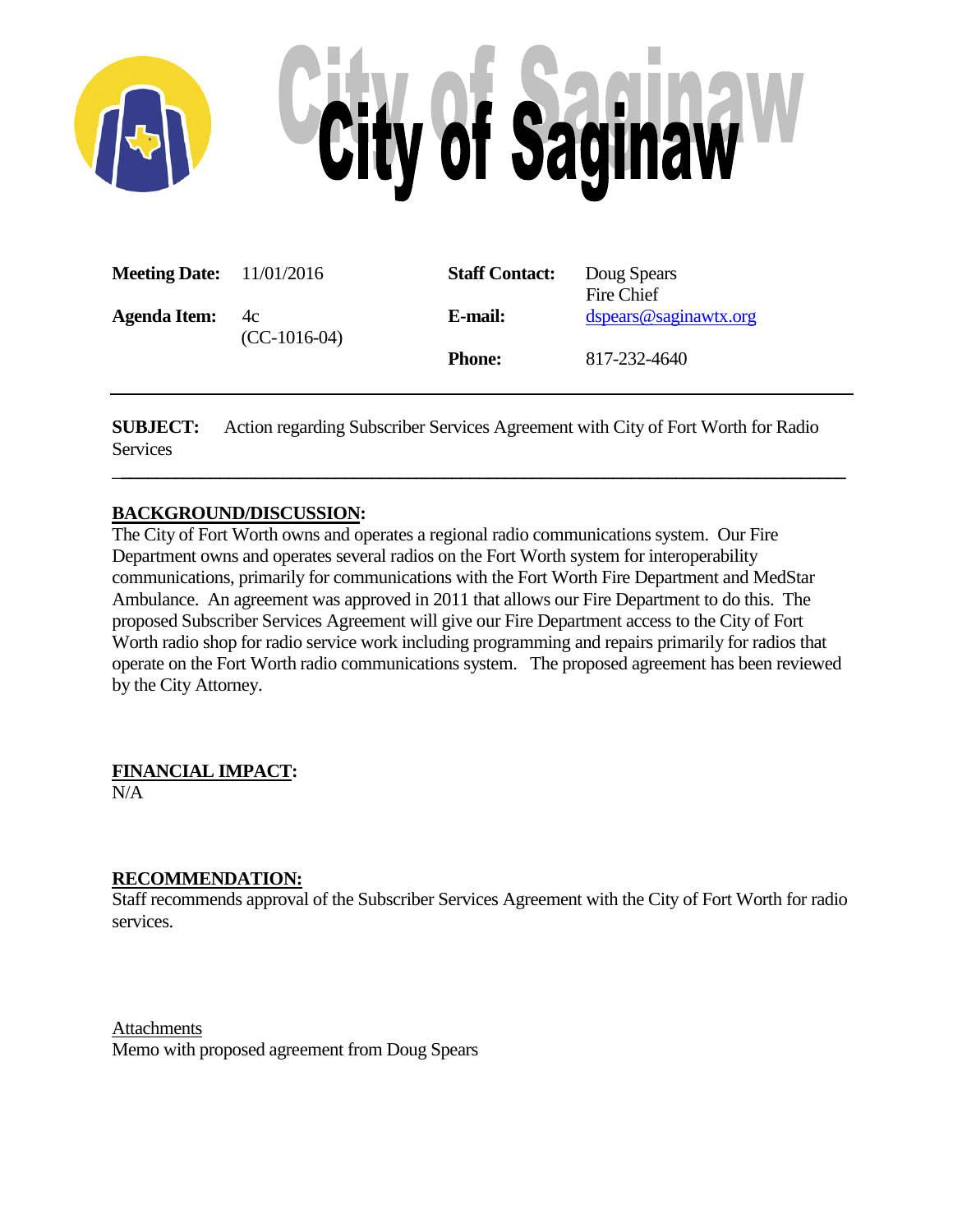



 **Tel: 817-230-0412 Fax: 817-232-3731** 

 **400 S. Saginaw Blvd. Saginaw, Texas 76179** 

**To:** City Manager Nan Stanford **From:** Fire Chief Doug Spears **Date:** September 16, 2016 **Re:** Subscriber Services Agreement with City of Fort Worth

For your review, please see the attached Subscriber Services Agreement with the City of Fort Worth. The City of Fort Worth owns and operates a regional radio communications system in which the vast majority of public safety agencies utilize as their primary radio system as "paid subscribers". Our department does own and operate several radios on the Fort Worth system for interoperability communications, primarily for communications with Fort Worth FD and Medstar as an "aid" agency. Being an "aid" agency waives the subscriber fees paid by primary users. We entered into a Communications System Agreement with the City of Fort Worth in 2011 which permits us to operate radios on their system.

The City of Fort Worth radio shop is now offering desperately needed radio service work such as programming and repairs to non-Fort Worth entities who are subscribers on their system. The ability for our department to use their radio shop services requires the approval of the Subscriber Services Agreement. These services are primarily for the radios that operate on the Fort Worth radio system.

Until Fort Worth recently began offering these services there was only one authorized provider, DFW Communications, which could perform radio work on equipment that operates on the Fort Worth radio system. Their performance and customer service, as our department has experienced, is very sub-standard as well as having inflated service rates as the only authorized provider. Those reasons being the primary incentive for Fort Worth to now offer competing services.

I recommend approval of the agreement as presented.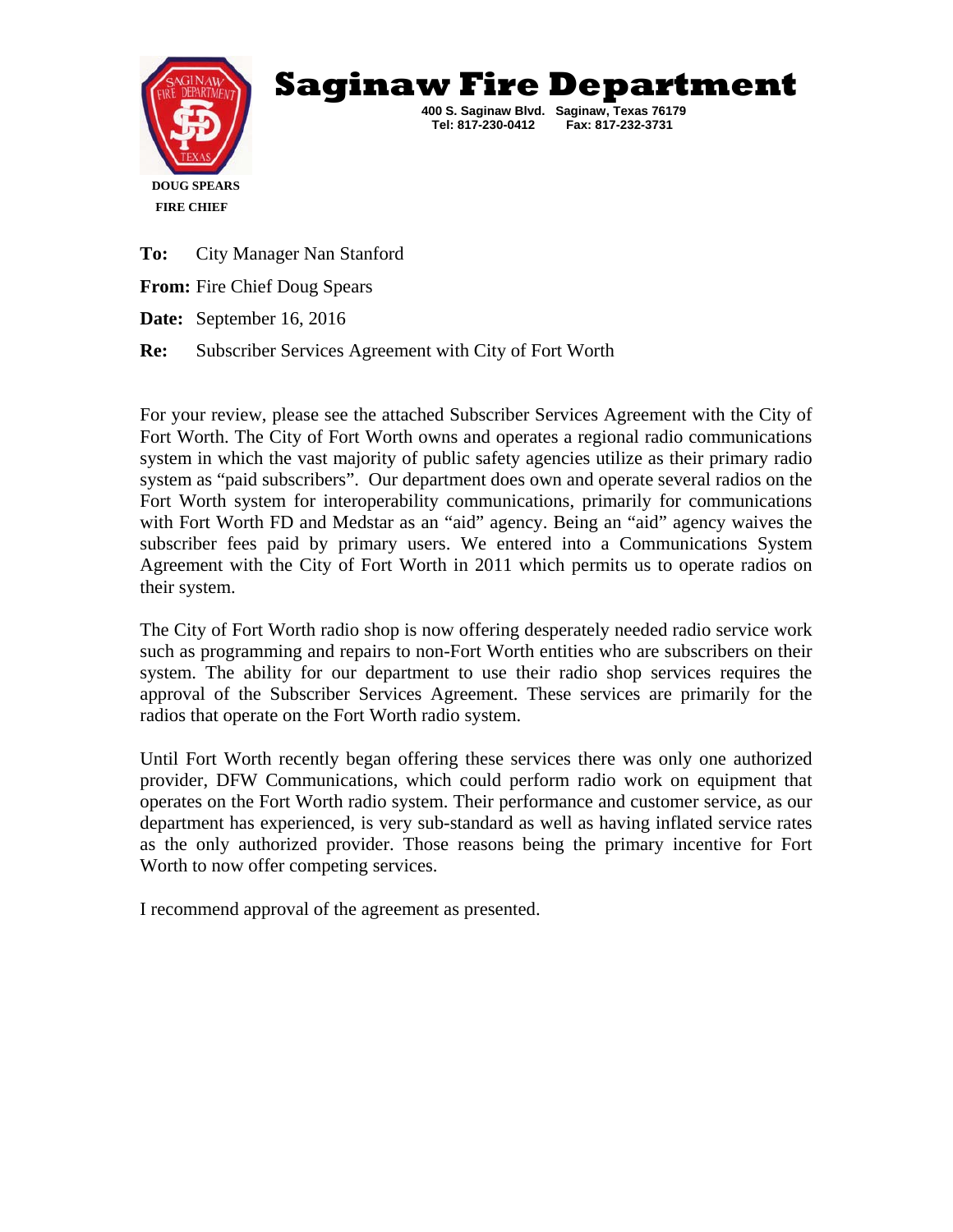#### **SUBSCRIBER SERVICES AGREEMENT**

This **SUBSCRIBER SERVICES AGREEMENT** (the **"Agreement"**) is made and entered into by and between the **City of Fort Worth ("Fort Worth" or "CFW")** acting herein by and through its duly authorized Assistant City Manager, and the **City of Saginaw ("USER"),** acting herein by and through its duly authorized City Manager individually referred to as a "party," collectively referred to herein as the "parties." The CFW or Fort Worth shall include all employees, directors, officers, agents, and authorized representatives. **USER** shall include all employees, directors, officers, agents, and authorized representatives.

#### **RECITALS**

**WHEREAS**, this Agreement is made under the authority of Sections 791.001-791.029, Texas Government Code; and

**WHEREAS**, each governing body, in performing governmental functions or in paying for the performance of governmental functions hereunder, shall make that performance or those payments from current revenues legally available to that party; and

**WHEREAS**, each governing body finds that the subject of this Agreement is necessary for the benefit of the public and each has the legal authority to perform and to provide the governmental function or service which is the subject matter of this Agreement; and

**WHEREAS**, each governing body finds that the performance of this Agreement is in the common interest of both parties and that the division of costs fairly compensates the performing party for the services or functions under this Agreement; and

**WHEREAS**, it is the collective desire of both Fort Worth and USER to allow Fort Worth to provide USER with installation, maintenance and repair services for wireless communications components and systems.

**NOW THEREFORE**, Fort Worth and **USER** agree as follows:

#### **1. Services**

CFW shall install, configure, maintain, and repair the following equipment: mobile, portable, and fixed two-way radios and other wireless devices, antennas, speakers, and ancillary equipment, sirens, mobile data computers and related hardware and cabling, and any other similar or related public safety emergency response equipment. Unless mutually agreed prior to commencement of work, CFW shall provide primary maintenance services for the equipment at the CFW IT Solutions radio repair facility (or facilities). The service shall include the regular inspection of the equipment and any maintenance or repair necessary to maintain it in good working order. Upon request, CFW shall also install and remove equipment from vehicles for reuse or disposal. USER shall approve equipment installation location and configuration prior to commencement of work, and will inspect and approve installation upon completion.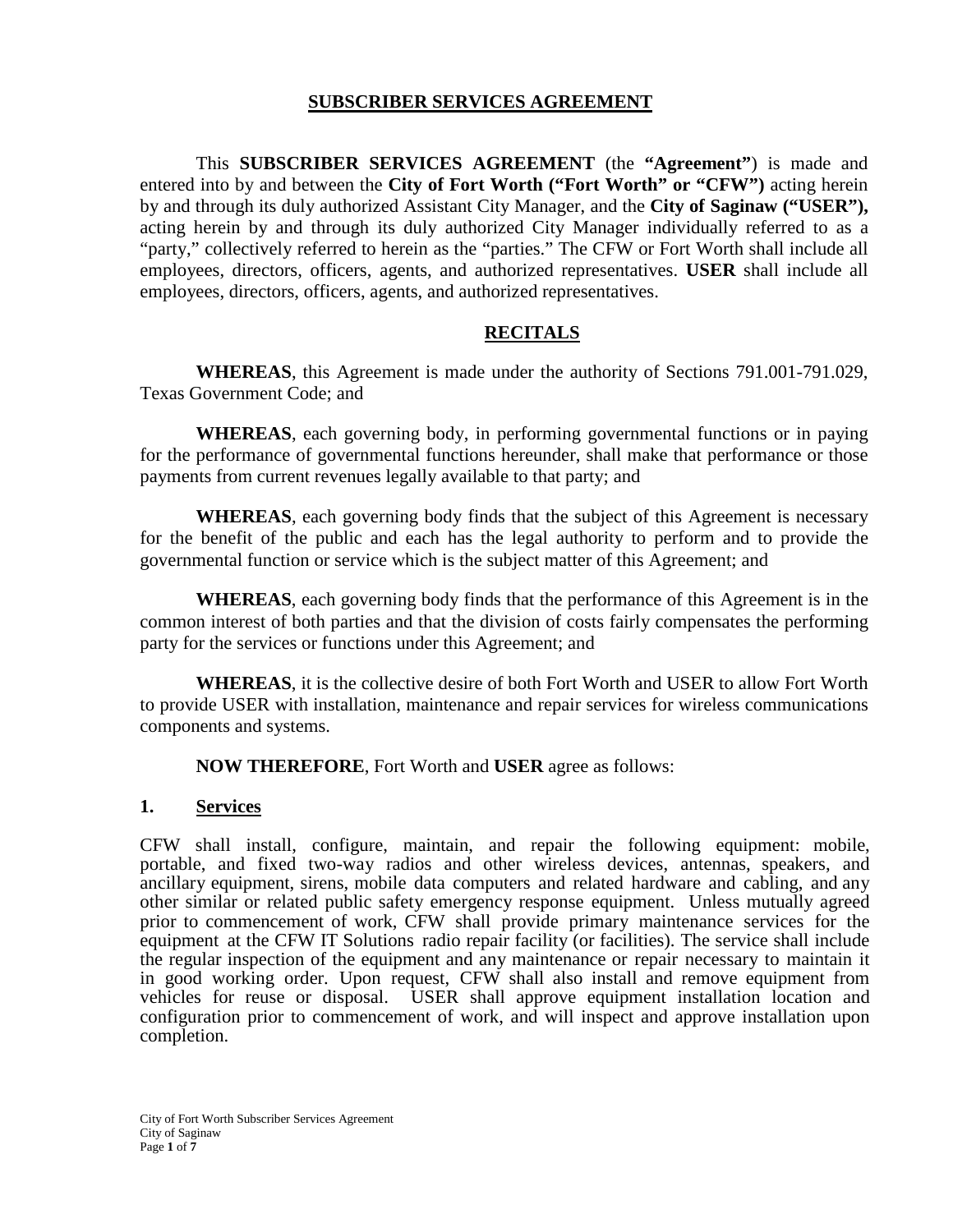# **2. TERM**

This Agreement shall begin upon the last day executed by all authorized parties and shall continue in full force and effect unless terminated in accordance with the provisions set forth herein.

# **3. COMPENSATION**

**USER** shall remit payment to Fort Worth in the amount and manner set forth in **Exhibit A "Fee Schedule."** CFW may revise Exhibit A to adjust service rates as needed without further action by CFW provided that CFW shall provide not less than sixty (60) days advance written notice to USER before any revision to Exhibit A is effective. Estimated total billing is \$5,000 per year. Billing will be from the first day of the month through the last day of the same month. CFW will invoice USER no later than the 21st day of the month following the end of each billing period, with the invoice dated on the day it is sent. USER will pay CFW within thirty (30) days of receipt of any invoice for services under this Agreement. CFW shall have the right to increase any applicable fees under this Agreement each fiscal year to offset any increased costs incurred by CFW. Any increase in applicable fees will be effective at the beginning of the next CFW fiscal year.

# **4. LIABILITY**

Each party agrees to be liable for any damages or loss that may be caused by its own negligence, omission or intentional misconduct. For purposes of this Section 4, the term party shall include employees, directors, officers, agents, authorized representatives, subcontractors, consultants, and volunteers of the respective party. Nothing in the performance of this Agreement shall impose any liability for claims against either party other than for claims for which the Texas Tort Claims Act may impose liability.

# **5. INDEPENDENT CONTRACTOR**

It is expressly understood and agreed that **USER** shall operate as an independent contractor as to all rights and privileges granted herein, and not as agent, representative or employee of the CFW. Subject to and in accordance with the conditions and provisions of this Agreement, **USER** shall have the exclusive right to control the details of its operations and activities and be solely responsible for the acts and omissions of its employees, directors, officers, agents, authorized representatives, subcontractors, and consultants. **USER** acknowledges that the doctrine of *respondent superior* shall not apply as between the CFW, its employees, directors, officers, agents, and authorized representatives, and **USER** and its employees, directors, officers, agents, authorized representatives, subcontractors, and consultants. **USER** further agrees that nothing herein shall be construed as the creation of a partnership or joint enterprise between CFW and **USER**.

# **6. NON-APPROPRIATION OF FUNDS**

Fort Worth and **USER** will use best efforts to appropriate sufficient funds to support obligations under this Agreement. However, in the event that sufficient funds are not appropriated by either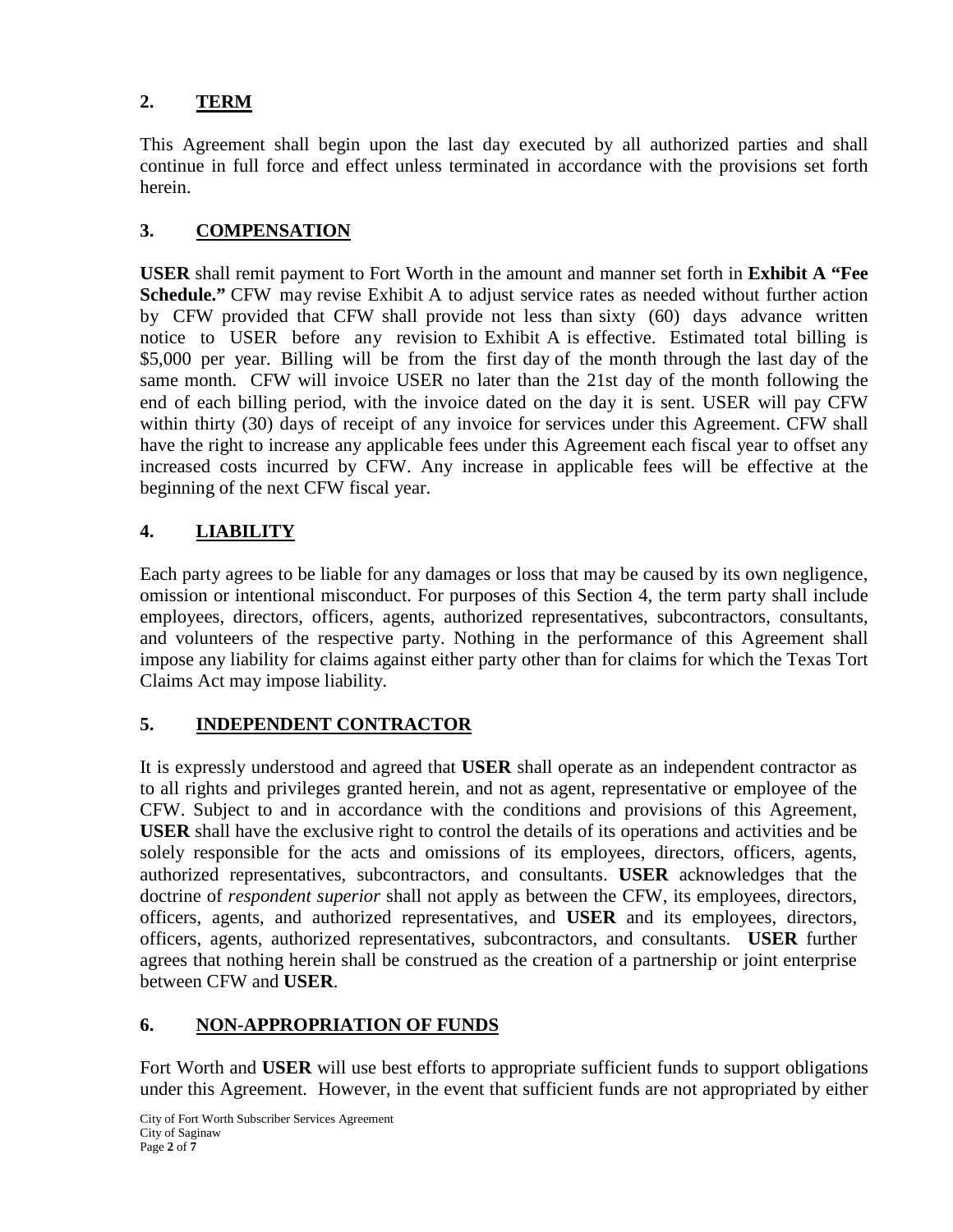party's governing body, and as a result, that party is unable to fulfill its obligations under this Agreement, that party (i) shall promptly notify the other party in writing and (ii) may terminate this Agreement, effective as of the last day for which sufficient funds have been appropriated.

# **7. RIGHT TO AUDIT**

**USER** agrees that the CFW shall, at no additional cost to the CFW, during and until the expiration of three (3) years after termination of this Agreement, have access to and the right to examine at reasonable times any directly pertinent books, documents, papers, records, and communications of the **USER** involving transactions relating to this Agreement. **USER** agrees that the CFW shall have access during normal working hours to all necessary **USER** facilities and shall be provided adequate and appropriate work space in order to conduct audits in compliance with the provisions of this section. The CFW shall give **USER** reasonable advance notice of intended audits.

# **8. ASSIGNMENT**

**USER** shall not have the right to assign or subcontract any of its duties, obligations or rights under this Agreement without the prior written consent of the CFW. Which such right shall be granted solely at the discretion of the CFW. Any assignment in violation of this provision shall be void.

# **9. NO WAIVER**

The failure of either party to insist upon the performance of any provision or condition of this Agreement or to exercise any right granted herein shall not constitute a waiver of that party's right to insist upon appropriate performance or to assert any such right on any future occasion.

# **10. GOVERNMENTAL POWERS/IMMUNITIES**

It is understood and agreed that by execution of this Agreement, the neither CFW nor **USER**  waives or surrender any of its governmental powers or immunities.

# **11. AMENDMENTS**

No amendment to this Agreement shall be binding upon either party hereto unless such amendment is set forth in writing, dated subsequent to the date of this Agreement, and signed by both parties.

# **12. SEVERABILITY**

If any provision of this Agreement is held by a court of competent jurisdiction to be invalid, illegal or unenforceable, the validity, legality and enforceability of the remaining provisions shall not in any way be affected or impaired.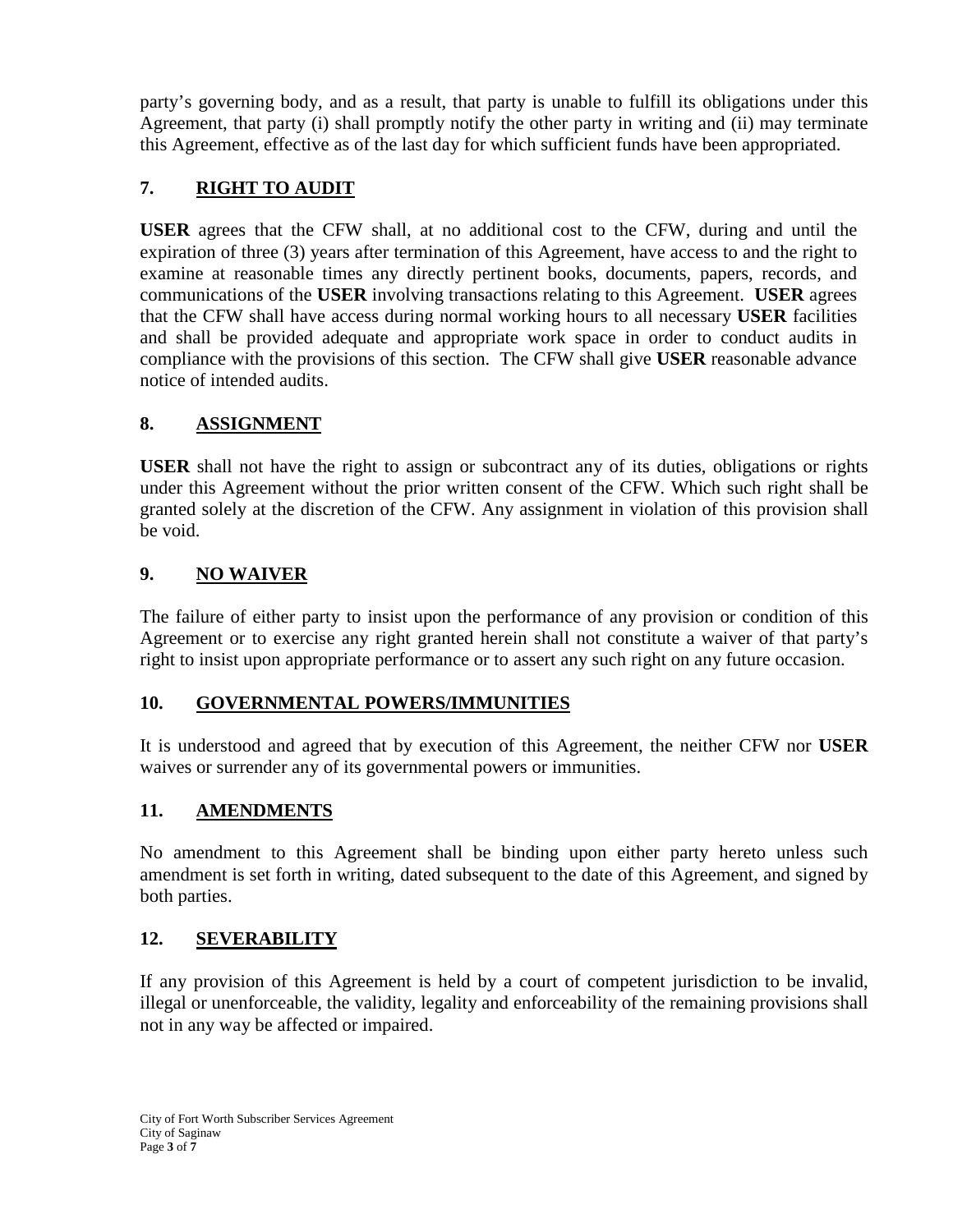# **13. CONFIDENTIAL INFORMATION**

To the extent permitted by law, **USER** for itself and its officers, agents and employees, agrees that it shall treat all information provided to it by the CFW as confidential ("City Information") and shall not disclose any such information to a third party without the prior written approval of the CFW, unless such disclosure is required by law, rule, regulation, court order, in which event **USER** shall notify CFW in writing of such requirement in sufficient time to allow CFW to seek injunctive or other relief to prevent such disclosure. **USER** shall store and maintain City Information in a secure manner and shall not allow unauthorized users to access, modify, delete or otherwise corrupt City Information in any way. **USER** shall notify the CFW immediately if the security or integrity of any City Information has been compromised or is believed to have been compromised.

# **14. FORCE MAJEURE**

The parties shall exercise their best efforts to meet their respective duties and obligations hereunder, but shall not be held liable for any delay in or omission of performance due to force majeure or other causes beyond their reasonable control, including, but not limited to, compliance with any state or federal law or regulation, acts of God, acts of omission, fires, strikes, lockouts, national disasters, wars, riots, material or labor restrictions, transportation problems, existing contractual obligations directly related to the subject matter of this Agreement, or declaration of a state of disaster or emergency by the federal, state, county, or City government in accordance with applicable law.

# **15. NOTICES.**

Notices required pursuant to the provisions of this Agreement shall be conclusively determined to have been delivered when (1) hand-delivered to the other party, its agents, employees, servants or representatives, (2) delivered by facsimile with electronic confirmation of the transmission, or (3) received by the other party by United States Mail, registered, return receipt requested, addressed as follows:

City of Fort Worth City of Saginaw Attn: Susan Alanis, Assistant City Manager Attn:Nan Stanford 1000 Throckmorton 333 W. McLeroy Blvd Fort Worth TX 76102-6311 Saginaw, TX, 76179 Facsimile: (817) 392-8654 Facsimile: 817-232-4644

With Copy to the City Attorney At same address

#### **16. GOVERNING LAW / VENUE**

This Agreement shall be construed in accordance with the laws of the State of Texas. Venue for any action brought on the basis of this Agreement shall lie exclusively in state courts located in Tarrant County, Texas or the United States District Court for the Northern District of Texas –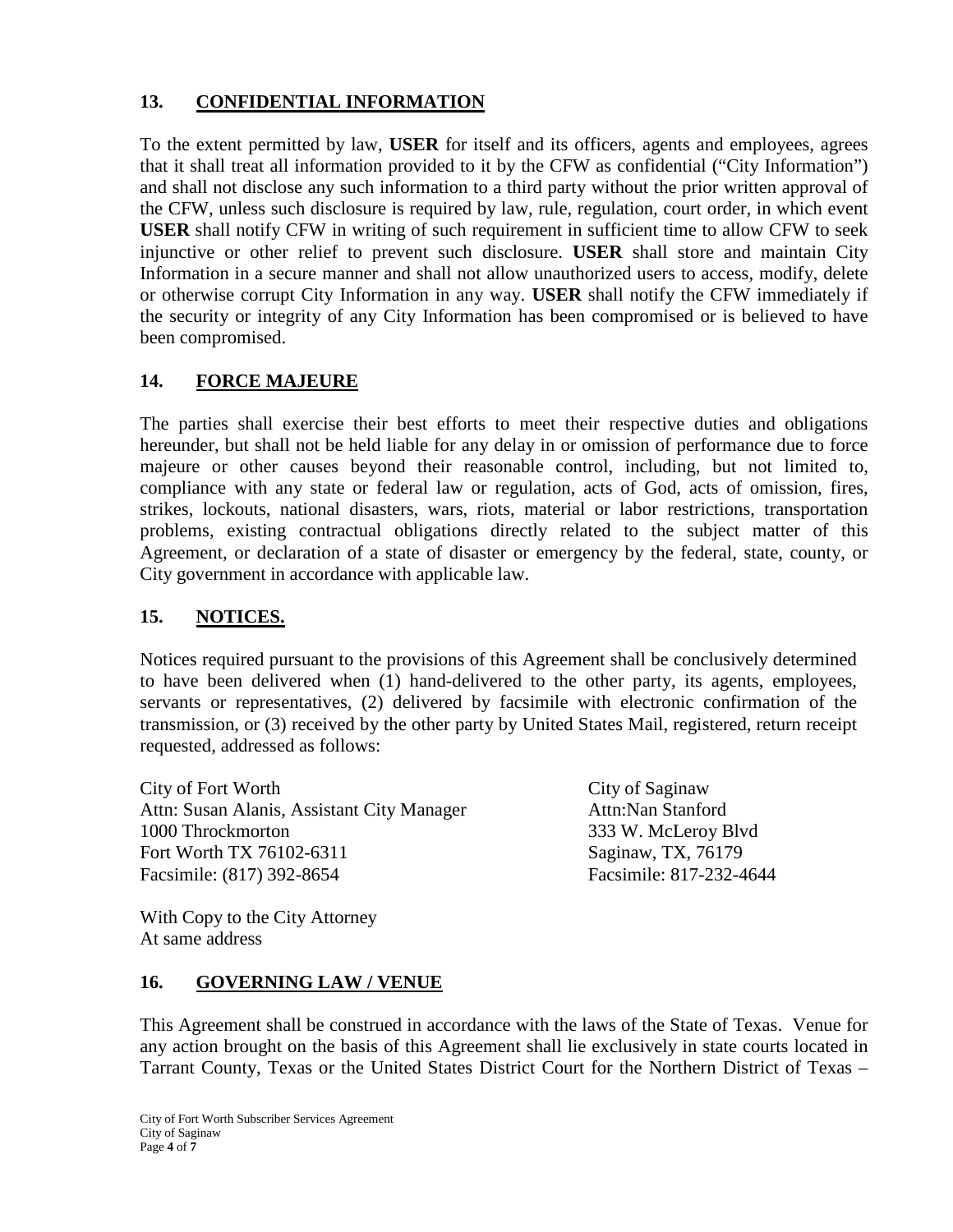Fort Worth Division. In any such action, each party shall pay its own attorneys' fees, court costs and other expenses incurred as a result of the action.

# **17. SIGNATURE AUTHORITY**

The person signing this Agreement hereby warrants that he/she has the legal authority to execute this Agreement on behalf of his or her respective party, and that such binding authority has been granted by proper order, resolution, ordinance or other authorization of the entity. The other party is fully entitled to rely on this warranty and representation in entering into this Agreement.

#### **18. ENTIRETY OF AGREEMENT**

This written instrument, including all Exhibits attached hereto, contains the entire understanding and agreement between Fort Worth and **USER** as to the matters contained herein. Any prior or contemporaneous oral or written agreement is hereby declared null and void to the extent in conflict with this Agreement. Any previously executed Communication System Agreement between the parties shall be terminated simultaneously with the final execution of this Agreement by both parties.

#### **19. COUNTERPARTS.**

This Agreement may be executed in one or more counterparts and each counterpart shall, for all purposes, be deemed an original, but all such counterparts shall together constitute one and the same instrument.

#### **20. TERMINATION.**

Either **USER** or CFW may terminate this Agreement for any reason, with or without cause, upon ninety (90) days written notice to the other party. The CFW, in its sole discretion, shall have the right to deny USER services under this Agreement and/or the right to terminate the Agreement immediately if USER fails to make full payment of invoiced fees within thirty (30) days of the date payment is due.

#### **21. COMPLIANCE WITH LAWS.**

The **USER** shall comply with all current and future Federal, State, and Local laws, Ordinances, and Mandates, including Federal Communications Commission rules and regulations regarding proper use of radio communications equipment.

**EXECUTED IN MULTIPLE ORIGINALS** on this the \_\_\_ day of \_\_\_\_\_\_\_, 20\_\_\_\_.

#### **CITY OF FORT WORTH: CITY OF SAGINAW:**

By: \_\_\_\_\_\_\_\_\_\_\_\_\_\_\_\_\_\_\_\_\_\_\_\_\_\_\_\_ By: \_\_\_\_\_\_\_\_\_\_\_\_\_\_\_\_\_\_\_\_\_\_\_\_\_

Susan Alanis Nan Stanford Assistant City Manager City Manager

Date: \_\_\_\_\_\_\_\_\_\_\_\_\_\_\_\_\_\_\_\_\_\_\_\_\_\_\_ Date: \_\_\_\_\_\_\_\_\_\_\_\_\_\_\_\_\_\_\_\_\_\_\_\_

City of Fort Worth Subscriber Services Agreement City of Saginaw Page **5** of **7**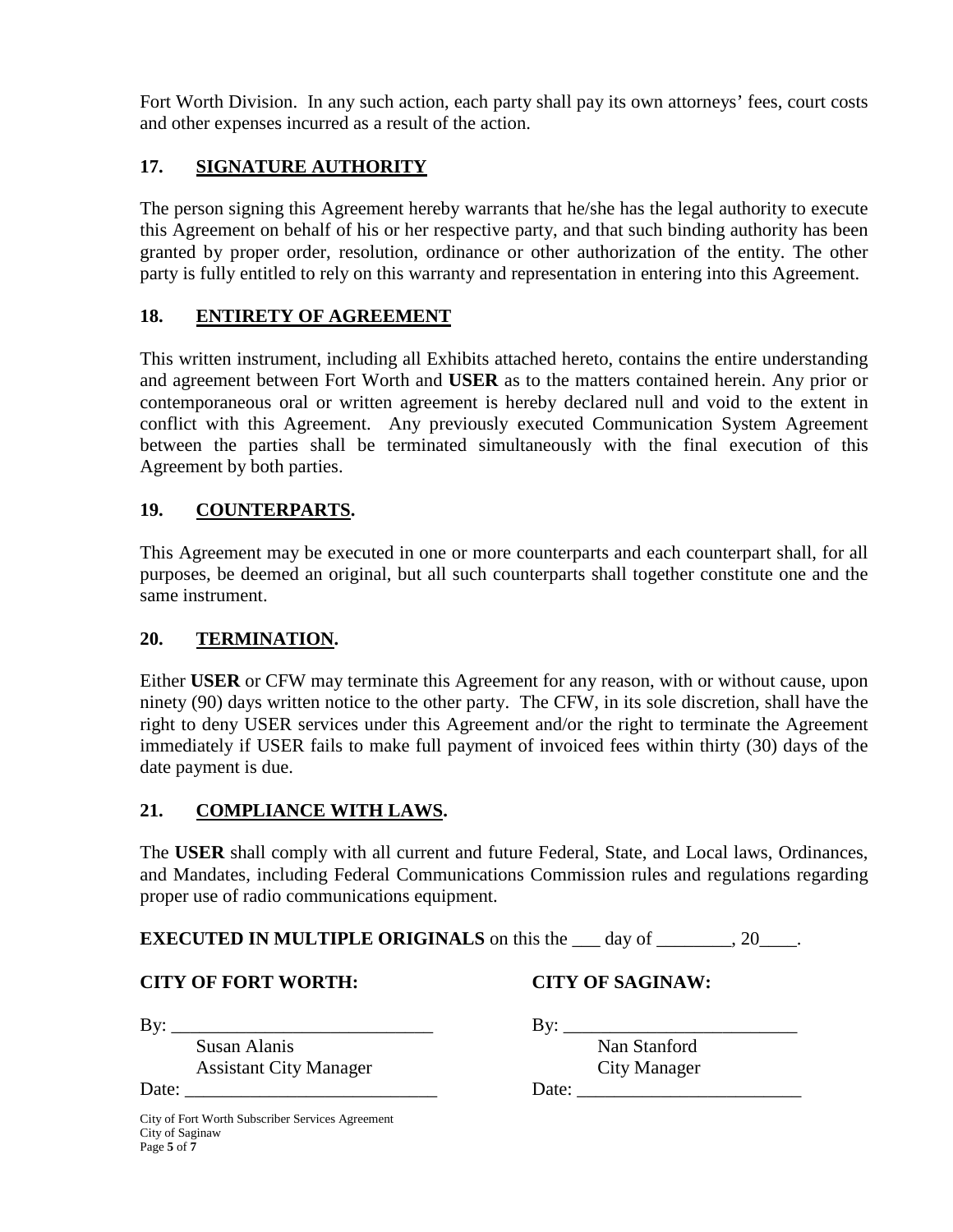City Secretary

# **AND LEGALITY:**

By: \_\_\_\_\_\_\_\_\_\_\_\_\_\_\_\_\_\_\_\_\_\_\_\_\_\_\_\_\_\_\_ By: \_\_\_\_\_\_\_\_\_\_\_\_\_\_\_\_\_\_\_\_\_\_\_\_\_\_ Assistant City Attorney

#### **Contract Authorization:**

M&C: \_\_\_\_\_\_\_\_\_\_\_\_\_\_\_\_\_\_\_\_\_\_\_\_\_\_\_\_ Date Approved: \_\_\_\_\_\_\_\_\_\_\_\_\_\_\_\_\_\_\_\_

#### **ATTEST: ATTEST:**

By: **\_\_\_\_\_\_\_\_\_\_\_\_\_\_\_\_\_\_\_\_\_\_\_\_\_\_\_\_\_** By: **\_\_\_\_\_\_\_\_\_\_\_\_\_\_\_\_\_\_\_\_\_\_\_\_\_\_** Mary J. Kayser Janice England<br>City Secretary City Secretary

#### **APPROVED TO FORM APPROVED TO LEGALITY:**

City Attorney